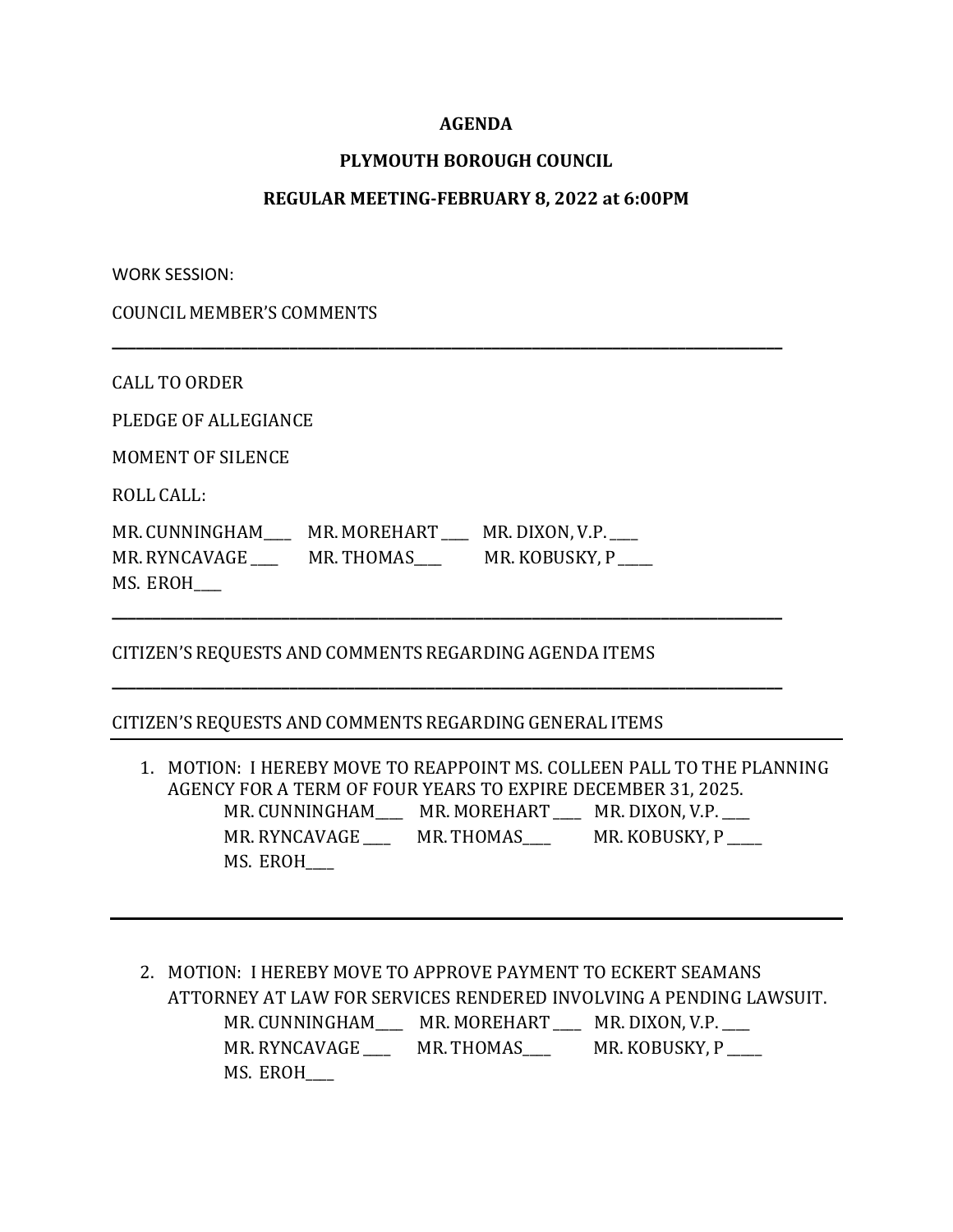3. MOTION: I HEREBY MOVE TO APPROVE TAX REFUND PAYMENT FOR 2021 PROPERTY REASSESSMENT TO ROCHELLE LETTEER IN THE AMOUNT \$61.03. MR. CUNNINGHAM\_\_\_\_\_ MR. MOREHART \_\_\_\_ MR. DIXON, V.P. \_\_\_ MR. RYNCAVAGE \_\_\_\_ MR. THOMAS\_\_\_ MR. KOBUSKY, P \_\_\_\_ MS. EROH\_\_\_\_

\_\_\_\_\_\_\_\_\_\_\_\_\_\_\_\_\_\_\_\_\_\_\_\_\_\_\_\_\_\_\_\_\_\_\_\_\_\_\_\_\_\_\_\_\_\_\_\_\_\_\_\_\_\_\_\_\_\_\_\_\_\_\_\_\_\_\_\_\_\_\_\_\_\_\_\_\_\_\_\_\_\_\_\_\_\_\_\_\_\_\_\_\_\_\_\_\_\_\_\_\_\_

4. MOTION: I HEREBY MOVE TO APPROVE PAYMENT TO STU KRASAVAGE CONCRETE CONSTRUCTION FOR REPAIRS MADE TO THE RANSOME STREET SEWER MAIN IN THE AMOUNT OR \$2,200.00. MR. CUNNINGHAM\_\_\_\_\_ MR. MOREHART \_\_\_\_ MR. DIXON, V.P. \_\_\_

\_\_\_\_\_\_\_\_\_\_\_\_\_\_\_\_\_\_\_\_\_\_\_\_\_\_\_\_\_\_\_\_\_\_\_\_\_\_\_\_\_\_\_\_\_\_\_\_\_\_\_\_\_\_\_\_\_\_\_\_\_\_\_\_\_\_\_\_\_\_\_\_\_\_\_\_\_\_\_\_\_\_\_\_\_\_\_\_\_\_\_\_\_\_\_\_\_\_\_

MR. RYNCAVAGE \_\_\_\_ MR. THOMAS\_\_\_\_ MR. KOBUSKY, P \_\_\_\_ MS. EROH\_\_\_\_

\_\_\_\_\_\_\_\_\_\_\_\_\_\_\_\_\_\_\_\_\_\_\_\_\_\_\_\_\_\_\_\_\_\_\_\_\_\_\_\_\_\_\_\_\_\_\_\_\_\_\_\_\_\_\_\_\_\_\_\_\_\_\_\_\_\_\_\_\_\_\_\_\_\_\_\_\_\_\_\_\_\_\_\_\_\_\_\_\_\_\_\_\_\_\_\_\_

5. MOTION: I HEREBY MOVE TO APPOVE THE FOLLOWING 2021 COUNCIL MEETING MINUTES

> \*REGULAR MEETING MINUTES: SEPTEMBER 14, 2021;NOVEMBER 9, 2021; DECEMBER 14, 2021 \*SPECIAL MEETING MINUTES OCTOBER 20, 2021

MR. CUNNINGHAM\_\_\_\_ MR. MOREHART \_\_\_ MR. DIXON, V.P. MR. RYNCAVAGE \_\_\_\_ MR. THOMAS\_\_\_\_ MR. KOBUSKY, P \_\_\_\_ MS. EROH\_\_\_\_

6. MOTION: TO ACCEPT THE 2022 JANUARY FIRE &POLICE REPORTS: MR. CUNNINGHAM\_\_\_\_\_ MR. MOREHART \_\_\_ MR. DIXON, V.P. \_\_\_ MR. RYNCAVAGE \_\_\_\_\_ MR. THOMAS \_\_\_\_\_ MR. KOBUSKY, P MS. EROH\_\_\_\_

\_\_\_\_\_\_\_\_\_\_\_\_\_\_\_\_\_\_\_\_\_\_\_\_\_\_\_\_\_\_\_\_\_\_\_\_\_\_\_\_\_\_\_\_\_\_\_\_\_\_\_\_\_\_\_\_\_\_\_\_\_\_\_\_\_\_\_\_\_\_\_\_\_\_\_\_\_\_\_\_\_\_\_\_\_\_\_\_\_\_\_\_\_\_\_\_\_

## 7. MOTION: TO PAY THE MONTHLY BILLS:

| <b>GENERAL FUND:</b> | 22-073GF - 22-135GF |
|----------------------|---------------------|
| LIQUID FUELS:        | 22-023LF - 22-039LF |
| RECREATION FUND:     | 22-006RF - 22-009RF |

\_\_\_\_\_\_\_\_\_\_\_\_\_\_\_\_\_\_\_\_\_\_\_\_\_\_\_\_\_\_\_\_\_\_\_\_\_\_\_\_\_\_\_\_\_\_\_\_\_\_\_\_\_\_\_\_\_\_\_\_\_\_\_\_\_\_\_\_\_\_\_\_\_\_\_\_\_\_\_\_\_\_\_\_\_\_\_\_\_\_\_\_\_\_\_\_\_\_\_\_\_\_\_\_\_